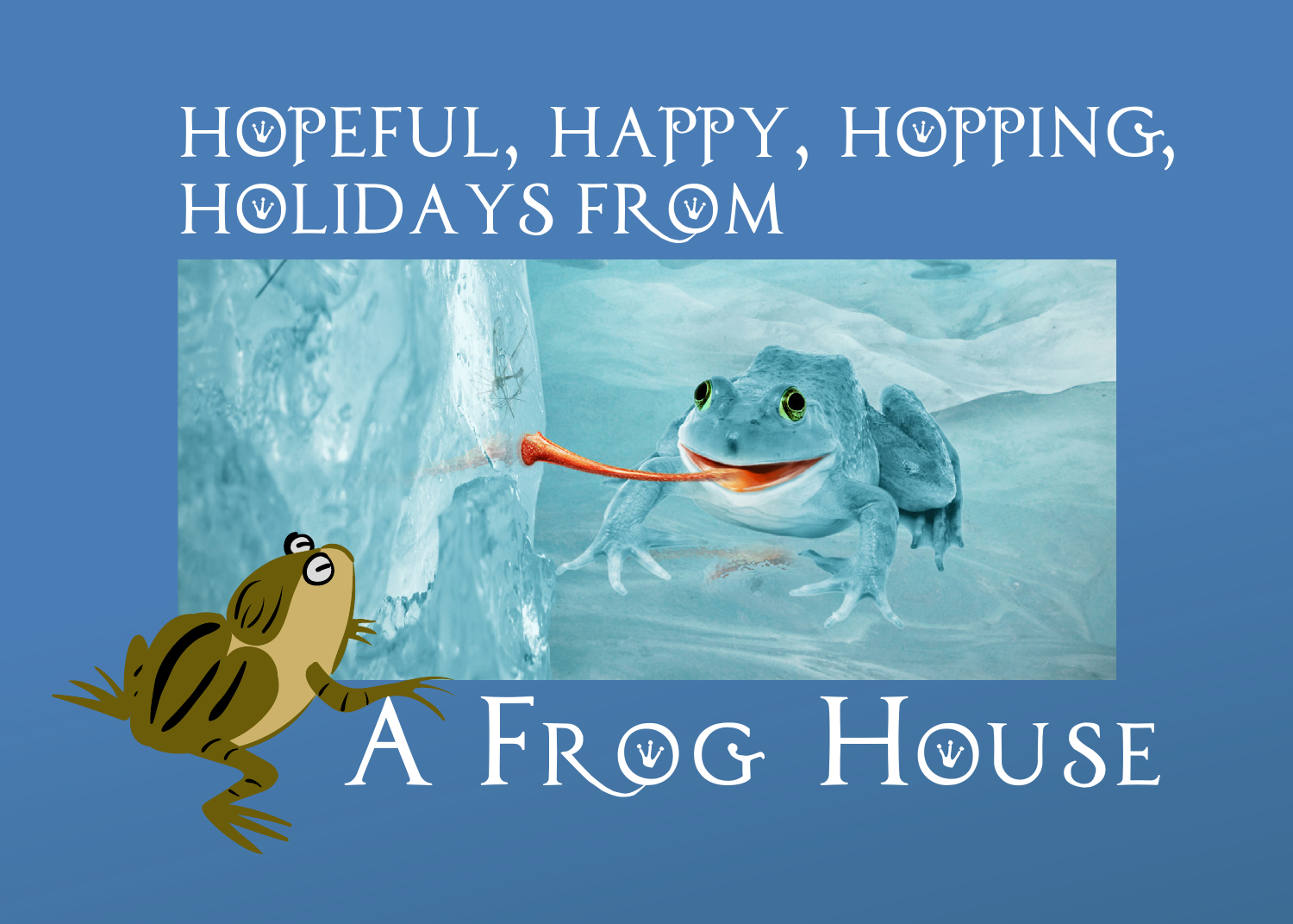## Appreciations for your contributions to A Frog House



YOUR CONTRIBUTION OUR GIFT IN APPRECIATION

| \$450           | ORIGINAL FROG STILL LIFE, ARTIST MARGOT FASS, "HOMAGE TO VINNIE MASSARO"                                                                            |
|-----------------|-----------------------------------------------------------------------------------------------------------------------------------------------------|
| \$300           | A Frog House Workshop, Fourteen sessions:<br>LEARNING COMPASSIONATE COMMUNICATION FOR CONSERVING CREATION<br>(NON-VIOLENT COMMUNICATION TECHNIQUES) |
| \$150           | ORIGINAL STILL LIFE, 11" X 15" PAINTING OF YOUR CHOICE                                                                                              |
| \$100           | FROG PRESENTATION BY MARGOT FASS, TO ANY ADULT OR CHILDREN'S GROUP                                                                                  |
| $\frac{$75}$    | ORIGINAL FROG PAINTING 6" X 6"                                                                                                                      |
| \$50            | A WALK WITH VILLAGE OF PITTSFORD MAYOR, ROB CORBY, IN THE NATURE PRESERVE                                                                           |
| $\frac{1}{2}30$ | A SIGNED BOOK, FROGGY FAMILY'S FIRST FROLIC, BY MARGOT FASS, AUTHOR,<br><b>ARTIST, AND A FROG HOUSE FOUNDER</b>                                     |
| \$10            | MENTION IN BLOG: PITTSFORD FROGS AND ADVENTURES (FROG-ARTIST.COM)                                                                                   |
| $\mathcal{S}_5$ | A PERSONAL THANKS ON A FROG HOUSE FACEBOOK PAGE                                                                                                     |
| $$2 - $5$       | Select from an assortment of great froggy gifts                                                                                                     |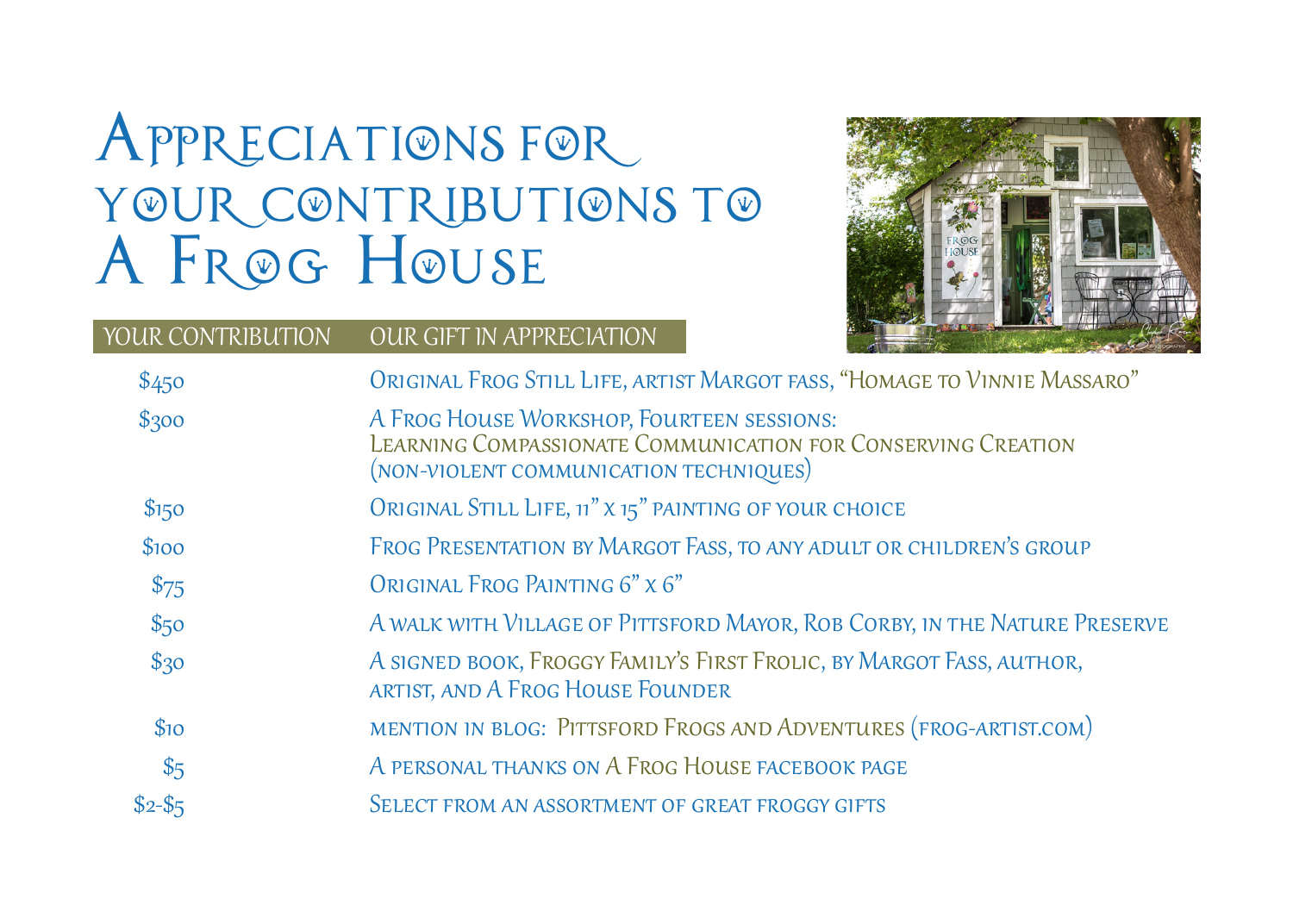## A FROG HOUSE



works magic everyday, educating and entertaining the community about frogs and their essential ecological niche. (When they go, we go.)

We collaborate with local officials to save regional wetlands and explore local ponds, offer presentations and symposia, and have four annual celebrations with frog-themed crafts, music, treats, stories, poetry, games, and environmental information.

WE HOPE YOU'LL BE MOVED TO SUPPORT THIS UNUSUAL LITTLE HOUSE WITH its huge aspirations, located on the Erie Canal in Pittsford NY. Your gifts bring hope and happiness to threatened loss.

May you, your loved ones, and all these tiny creatures at our feet, thrive this holiday